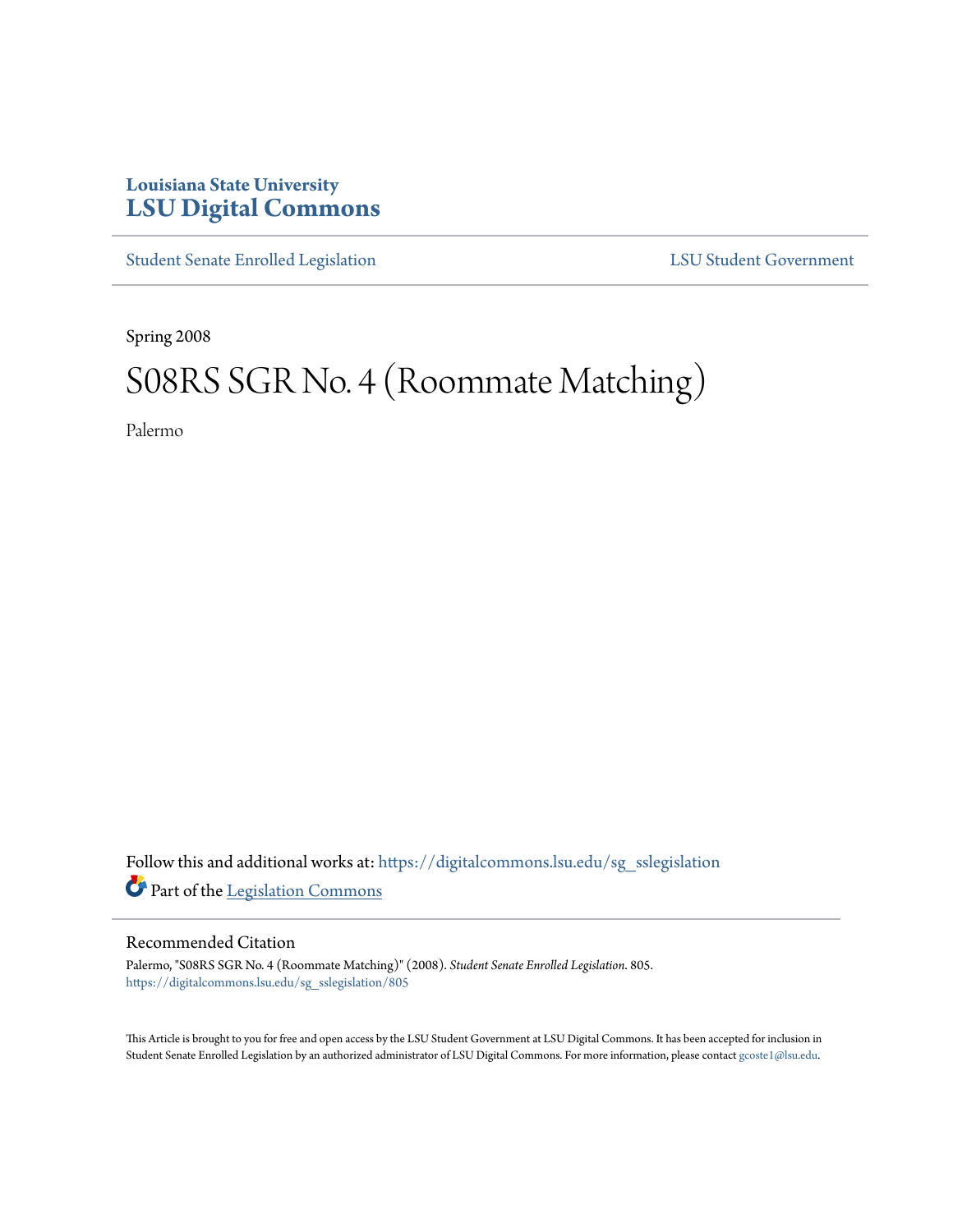| STUDENT GOVERNMENT<br>LOUISIANA STATE UNIVERSITY | <b>ENGROSSED</b>                                            |
|--------------------------------------------------|-------------------------------------------------------------|
| <b>STUDENT SENATE</b>                            |                                                             |
| <b>SosRS</b>                                     |                                                             |
| SGR <sub>NO</sub> . 4                            |                                                             |
| <b>SENATOR PALERMO</b><br>BY:                    |                                                             |
|                                                  |                                                             |
|                                                  | <b>A RESOLUTION</b>                                         |
|                                                  | TO CREATE THE TEMPORARY ROOMMATE MATCHING SURVEY COMMITTEE. |
| <b>PARAGRAPH 1:</b>                              | WHEREAS, FOR STUDENTS LIVING IN UNIVERSITY HOUSING          |
|                                                  | WHO OPT TO RECEIVE A "RANDOM" ROOMMATE THEY HAVE NO         |
|                                                  | OPTION, AS OF YET TO REQUEST A ROOMMATE THAT HAS SIMILAR    |
|                                                  | CHARACTERISTICS AS THEMSELF; AND,                           |
| <b>PARAGRAPH 2:</b>                              | WHEREAS, THIS COMMITTEE WOULD REVIEW THE CURRENT            |
|                                                  | POLICY AND CREATE A ROOMMATE MATCH SURVEY; AND,             |
|                                                  |                                                             |
| <b>PARAGRAPH 3:</b>                              | WHEREAS, THIS COMMITTEE WILL BE MADE UP OF 4 MEMBERS        |
|                                                  | OF THE RESIDENTIAL LIFE POLICY DEVELOPMENT COMMITTEE        |
|                                                  | AND 4 STUDENT GOVERNMENT MEMBERS. OF THE 4 STUDENT          |
|                                                  | GOVERNMENT MEMBERS 2 SENATORS WILL BE ELECTED BY THE        |
|                                                  | GENERAL POPULATION OF THE STUDENT SENATE. THE 3RD           |
|                                                  | STUDENT GOVERNMENT MEMBER WILL BE AN EXECUTIVE STAFF        |
|                                                  | MEMBER APPOINTED BY PRESIDENT ALSFELD. THE LAST AND         |
|                                                  | FINAL STUDENT GOVERNMENT MEMBER WILL BE APPOINTED BY        |
|                                                  | THE SPEAKER OF THE STUDENT SENATE; AND,                     |
| PARAGRAPH 4:                                     | THEREFORE, BE IT RESOLVED THAT THE STUDENT                  |
|                                                  | GOVERNMENT OF LOUISIANA STATE UNIVERSITY                    |
|                                                  | AGRICULTURAL AND MECHANICAL COLLEGE CREATE                  |
|                                                  | THIS TEMPORARY ROOMMATE MATCHING SURVEY COMMITTEE;          |
|                                                  | AND,                                                        |
| <b>PARAGRAPH 5:</b>                              | BE IT FURTHER RESOLVED THAT A SUITABLE COPY OF              |
|                                                  | THIS RESOLUTION BE PRESENTED TO KATHERINE SMITH,            |
|                                                  | RESIDENTIAL LIFE POLICY DIRECTOR, UPON APPROVAL OF THE      |
|                                                  | STUDENT SENATE AND SIGNED BY PRESIDENT ALSFELD.             |
| PARAGRAPH 6:                                     | THIS RESOLUTION SHALL TAKE EFFECT UPON                      |
|                                                  | PASSAGE BY A MAJORITY (1/2) VOTE OF THE LSU                 |
|                                                  | STUDENT SENATE AND SIGNATURE BY THE                         |
|                                                  | PRESIDENT; UPON LAPSE OF TIME FOR                           |
|                                                  | PRESIDENTIAL ACTION; OR IF VETOED BY THE                    |
|                                                  | PRESIDENT AND SUBSEQUENTLY APPROVED BY THE                  |
|                                                  | SENATE.                                                     |
| <b>APPROVED:</b>                                 |                                                             |
|                                                  |                                                             |
|                                                  |                                                             |
| <b>COLORADO ROBERTSON, SPEAKER</b>               | MARY C ALSFELD, PRESIDENT                                   |
|                                                  |                                                             |